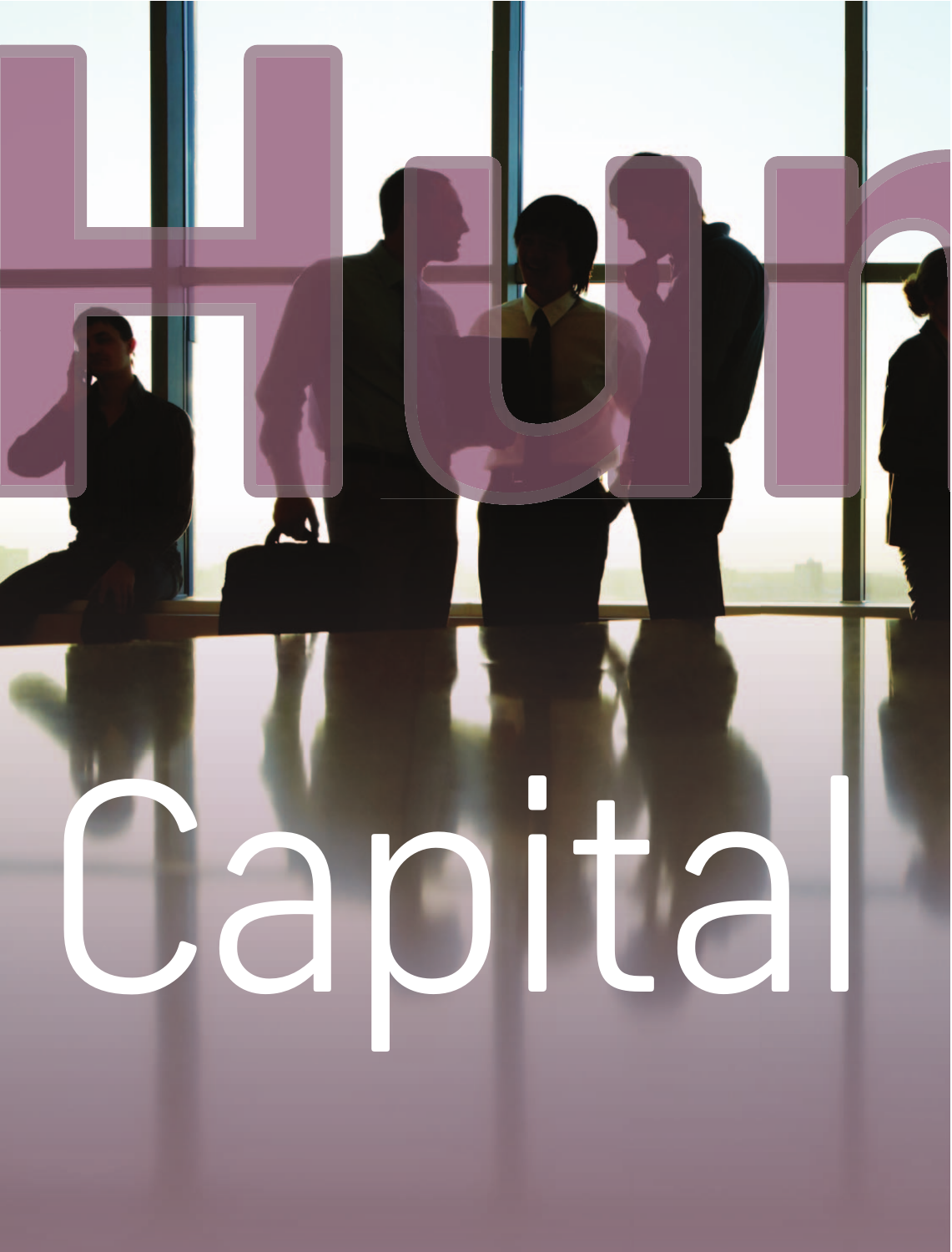As competition and demand for skilled workers increases among Gulf countries, how will Qatar fare in the looming regional battle for talent?

By **Matthew Lewis**

**Human**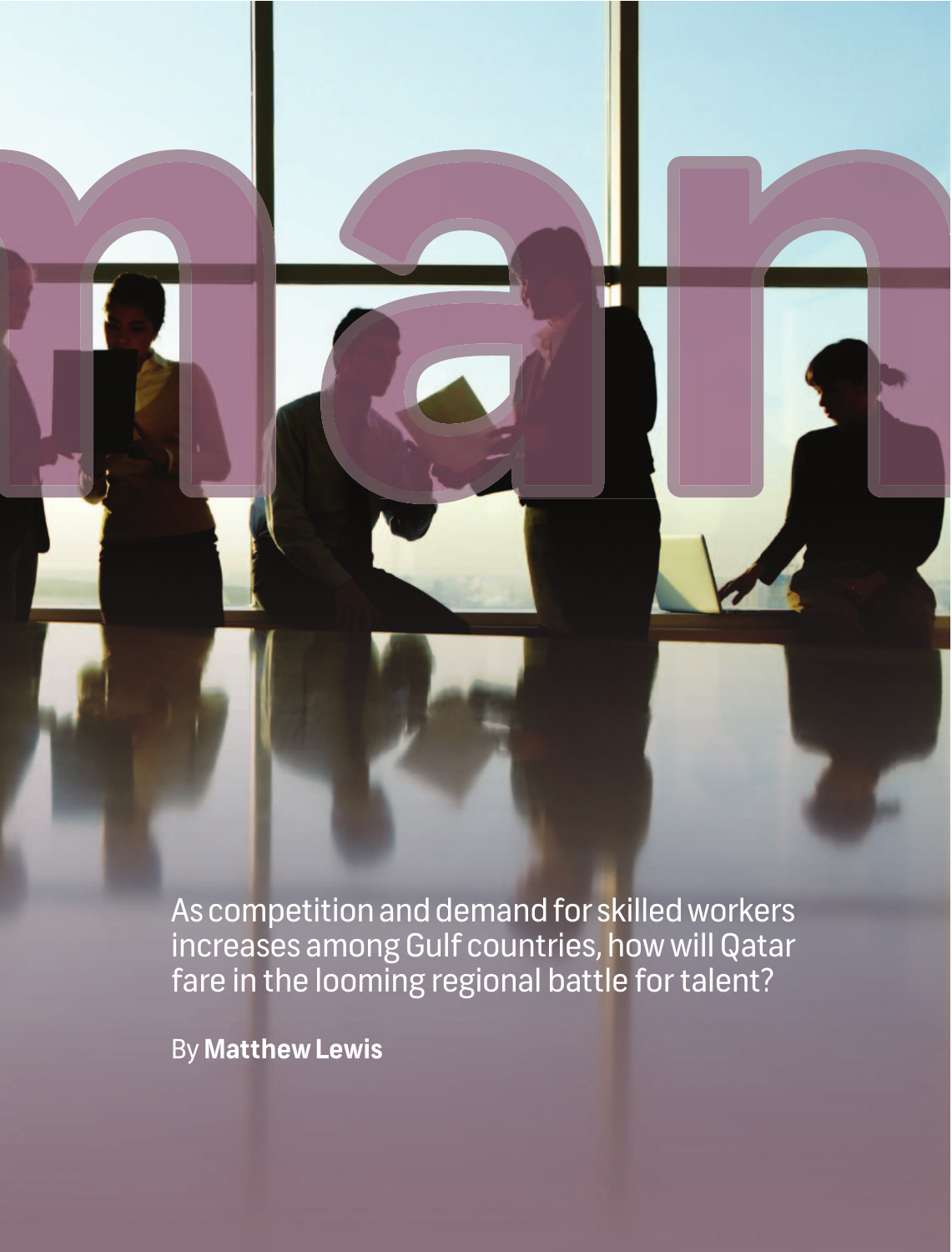During the economic crisis – and with the awarding of the 2022 FIFA World Cup – the appeal of Qatar for global job seekers rose, just as projects and jobs elsewhere in the Gulf began to disappear. But as business confidence is now back in countries such the United Arab Emirates, demand for human capital is returning. Will this spur a regional recruitment war, asks **Matthew Lewis**, and if so how will Qatar attract and retain much needed talent?

regionally, nobody doubts that Qatar has the vision, will power and financial and political clout to deliver on its ambitions.<br>However, one part of the equation less discussed is how will Qatar attract. recruit, retain, ho and financial and political clout to deliver on its ambitions. However, one part of the equation less discussed is how will Qatar attract, recruit, retain, house and school the significant numbers and requisite calibre of highly talented people required to deliver on that vision.

An added dimension of complexity is that many of the soonto-be-booming sectors in Qatar require expertise that was not previously needed. Excellence in sports, medicine, education, food security and transportation infrastructure are not arenas that the Gulf has previously excelled in or developed local talent in.

Moreover, the traditional sectors of the economy such as hydrocarbons, security, trade and government do not nearly develop the requisite specialist knowledge and expertise in the numbers that the future Qatar economy will depend on. In addition to this mismatch, the numbers of graduates from both domestic and international universities will arguably not enter the market fast enough or at a senior enough level to impact on the country's development plans, as per its National Vision 2030 and beyond.

But there may be one issue that is key above all others: Qatar's neighbours. Attracting specialist skills and experience into the Qatari economy is an already formidable challenge that could be compounded by a resurgent broader Gulf market economy, driving demand for human resources again in other expanding markets, such as Saudi Arabia and the United Arab Emirates (UAE).

A great example is the railways sector. Not since colonial times has there been a regional need for expertise in what is essentially – despite advances in technology – arguably now a traditional industry, and a shrinking sector for many decades in developed countries. Most of these economies have long built their rail infrastructure, and the expertise in this respect historically was located in the Europe or North America.

Now major economies in the Gulf require this critical infrastructure. The expertise that used to exist in abundance is in short supply and thus is in high demand and at high cost. A similar scenario can be said to exist in healthcare and education, as well as food security and production, which are all just coming to the fore regionally. Securing the right people in sufficient numbers at the right time for Qatar in all of these sectors will be dependent on Qatar's ability to attract talent ahead of neighbouring Gulf states.

### **What are expatriates looking for?**

What do expatriates consider when making a commitment to move to the other side of the world? Tax-free salaries are common across the Gulf, so there is no competitive edge there to be gained for

Qatar. Very often it is the other elements of a job offer or location that can make the difference:

- The availability, quality and affordability of accommodation is a key consideration and a lack of supply in the Qatari market is compounding already inflated prices. This can put pressure on housing allowances and could make Qatar less attractive.
- The availability and cost of high-quality education is another concern. School places are already in short supply and a long waiting list the norm. This may discourage families from moving, meaning they may take a shorter-term view on Qatar.
- The cost and overall standard of living is a major factor, especially when someone maybe moving to the region for the first time. Qatar scores highly on quality of life, but perhaps less so on cost of living, recreational facilities and things to do, both for single people and families.

According to Qatar Statistics Authority's data for 2012, Qataris form only six percent of the country's total employed population of 1,341,193. This is compared to 1,258,380 expatriates who fill the remaining 94 percent of the job pool. So while Qatar has managed to avoid any boom and bust cycles, a tiny Qatari population, with around 80,000 in employment, means that Qatar could need more than 500,000 professionals, workers and consultants over the coming years to ensure a successful 2022 World Cup and create the diversified economy and thriving nation it is striving to become.

#### **Lessons to be learned**

When it comes to rapid development - and emerging challenges, failures and success and parallels – Dubai in the UAE is the obvious example of a nearby location from where real lessons can be learned for Qatar.

Dubai grew dramatically and explosively from 2004 to late 2008. In 2007, at the peak of its rise, 15,000 professionals were moving into Dubai from all over the world every month for more than a year. Thus the UAE faced major labour and people issues. The city-state had to rapidly revise and revamp its labour law from 1982 and adapt and react to allow a free market economy for



*Of the employed workers in Qatar are expatriates.*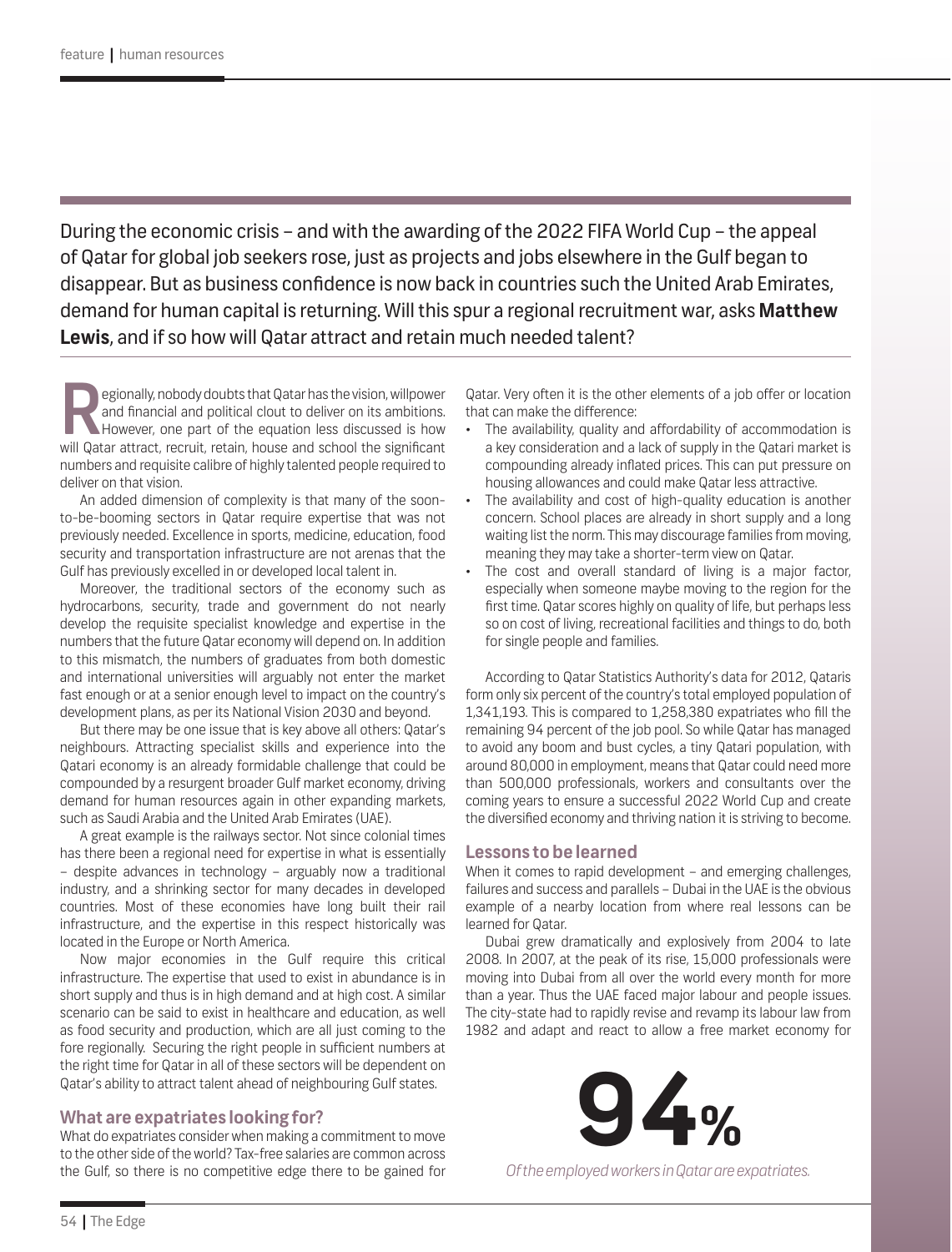# **Attracting specialist skills and experience into the Qatari economy is**  an already formidable challenge compounded by<br>regional competition.



 $regional constant$  competition.  $\frac{Q^{data}}{1000}$  and  $\frac{Q^{data}}{1000}$  and  $\frac{Q^{data}}{1000}$  and  $\frac{Q^{data}}{1000}$  and  $\frac{Q^{total}}{1000}$  and  $\frac{Q^{total}}{1000}$  and  $\frac{Q^{total}}{1000}$  and  $\frac{Q^{total}}{1000}$  and  $\frac{Q^{total}}{1000}$  and  $\frac{Q^{total}}{1000}$  and  $\$ 

its most critically needed and fluid resource - human capital. Until 2007, a sixmonth ban on people changing jobs still existed.

However, the establishment of free zones effectively made this ruling largely redundant, so it was dropped. This allowed people in the country to move much more freely and choose where and whom to work for. It forced employers to work harder and smarter to attract and retain staff. Human resources (HR) became a 'strategic function' and top-level talent and human capital were traded in with a reference akin to gold and pearls.

This was not necessarily a bad thing for those being recruited, though it had a detrimental impact overall. Salaries rose rapidly, as did property prices and inflation moved into double digits. Newcomers and existing staff in Dubai began expecting and demanding 20 percent annual pay rises to move or stay, and they got it, and more. Greed took over and hiring became ruthless and mercenary.

Senior executives around the globe were promised amazing career opportunities in companies and projects that a year earlier did not even exist. For all of the good intentions, and good hires, some mistakes were made, much money was wasted – and Dubai also attracted some dubious people best rather forgotten. What it did mean for Dubai though, is that the vision that was promised and planned largely was delivered.

#### **Tips for HR managers and employers**

- Understand the career and personal needs of your current and potential employees.
- Look to retain staff for the right reasons and not out of fear of not being able to find other employment.
- Ensure that current staff have personal development plans, regular appraisals and are being developed to their highest potential.
- Pay, benefits and long-term incentive plans are all critical but equally important is someone's ability to develop their careers and commit to Qatar for the long term.
- When hiring from outside the country, be honest and transparent about current regional and local labour laws and practices, and paint a realistic picture about earning potential, cost and living standards.

Despite the global financial crisis, or in fact due to it, many expatriates decided to make Dubai their permanent home and take a long-term view by purchasing property, setting up businesses and schooling their children, many of whom will ostensibly grow up to remain in the only home they have ever known.

#### **What next for Qatar?**

If inward immigration at Doha airport is a measure of economic prosperity, it is boom time already. Tellingly, numerous flights into Doha on a Sunday morning and leaving on Thursday are packed with suitcase bankers, consultants and commuting workers and the traffic continues to worsen. This would suggest that the demand for the skills and expertise required in Qatar is not available in sufficient numbers within the country or indeed within the Gulf region.

However, Qatar also features many positives for for local recruiters:

- Major projects such as Hamad International Airport will assist with access into the country and allow Qatar Airways to expand at a pace and attract international employees.
- Qatar is developing a high-end tourism market with high quality hotels and restaurants on a par with the best in the world.
- The real estate sector is booming and has already attracted many gulf expatriates. The Pearl and the Lusail projects will become fantastic luxury developments in which to live.
- Local entities such as Qatar Airways and Qatar Foundation are fast becoming globally recognised brands and world-class organisations.
- Domestic development in culture, retail, sports, education and healthcare make Qatar a very